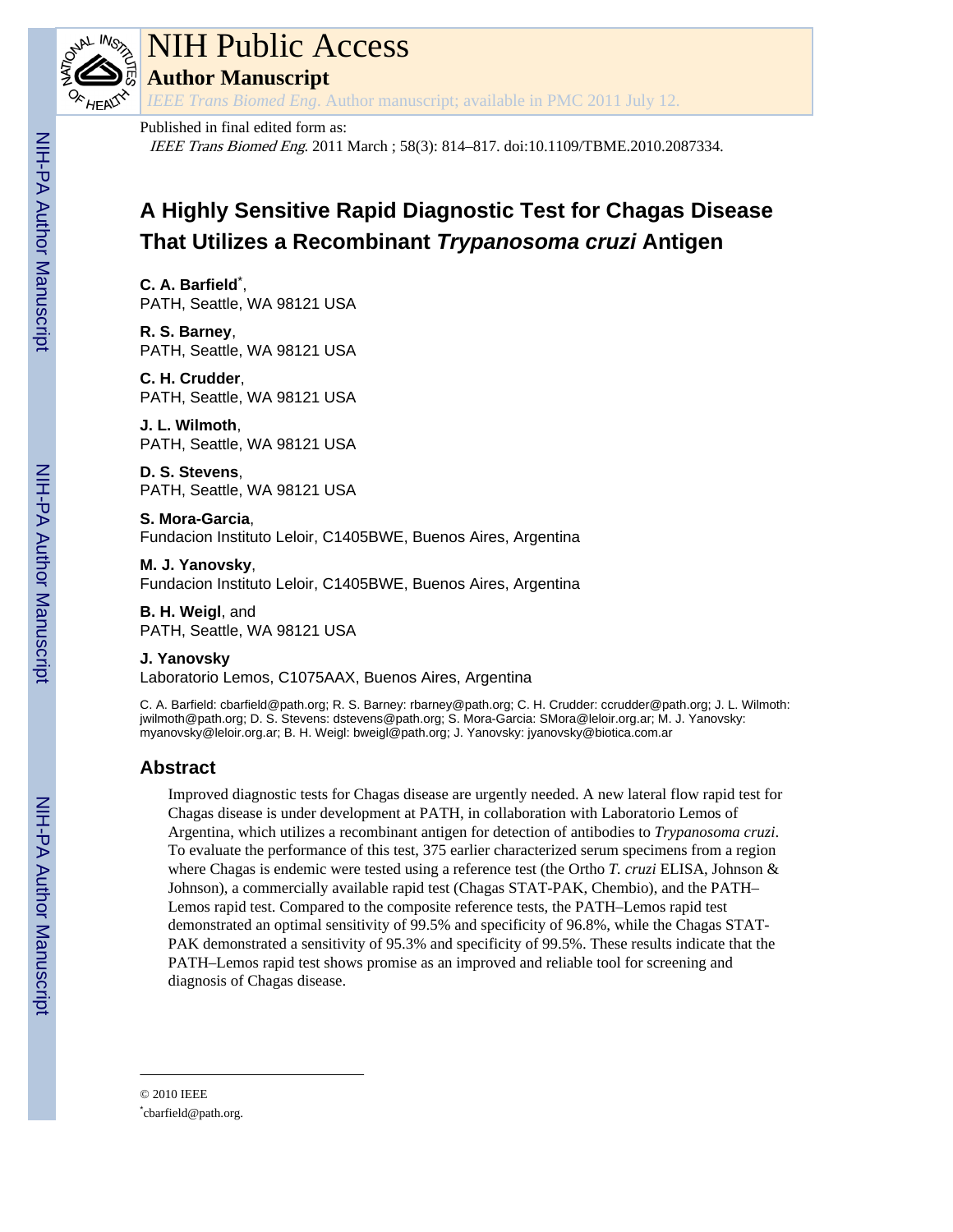Chagas disease; immunoassay; medical diagnosis; point of care (POC)

## **I. Introduction**

Chagas disease (American trypanosomiasis), caused by infection with the parasite *Trypanosoma cruzi*, is one of the most significant neglected tropical diseases (NTDs) in the developing world [1]. It is found throughout Latin America, and is the NTD responsible for the largest health and economic burden in this region [2]. Chagas disease is primarily spread through parasite-carrying insect vectors, though it is also less frequently transmitted orally, congenitally, or through blood transfusion or organ transplantation [3], [4]. The highest incidence of Chagas disease are located in resource-constrained and rural settings, where a tremendous diversity of parasite reservoirs and vectors combine with insufficient housing conditions to greatly facilitate disease transmission. An estimated 10 million people are currently infected with *T. cruzi* and more than 25 million are at risk of being infected every year according to the World Health Organization (WHO) [5].

Frequently, Chagas disease does not produce immediate or easily observed symptoms in individuals, but over time, untreated Chagas disease can lead to serious cardiac and digestive complications, resulting in loss of productivity and ultimately death. The initial, acute phase of Chagas disease lasts for roughly two months post infection and many individuals have either no symptoms or only mild symptoms during this time. In the acute phase *T. cruzi* parasites can be found circulating in the bloodstream and microscopic identification of parasites is the recommended diagnostic practice. In the subsequent chronic phase, *T. cruzi* parasites primarily sequester in cardiac and digestive tissues, potentially causing gradual but severe damage to organs. Individuals may be asymptomatic, and diagnosis is based on serologic testing. Currently, the WHO recommends the use of two or more serological diagnostic tests for confirmation of infection [6].

Effective drug therapy is available for Chagas, and drugs for treatment are becoming more readily available and affordable in those Latin America countries that have mature Chagas control programs. Studies have shown that drug therapy is effective for use with chronic cases, especially in children and young adults [7], [8]. Unfortunately, case identification of those with *T. cruzi* infection has been severely hindered by a lack of timely, appropriate diagnosis. The gap in availability of diagnostic technologies is most prevalent and problematic in those settings that require them the most, such as rural and urban primary health care centers, where screening campaigns could be effectively implemented.

No combination of serological tests commonly used are appropriate for implementation at the point of care (POC). A number of good enzyme-linked immunosorbent assays (ELISA) are available, which are commonly used in settings where high throughput is needed and skilled laboratory staff and adequate equipment are available, such as screening in blood bank facilities. Many of these ELISA tests show good performance, demonstrating more than 99% sensitivity and specificity. However, ELISA tests are not appropriate to many settings, where diagnostic tools for Chagas are needed, since most Chagas patients live in peri-urban and rural areas that lack access to ELISA technology [9]. The need for an affordable and accessible Chagas diagnostic has been reiterated by every Chagas regional initiative [1], [3], [10]–[14].

One existing and widely used platform that has been successfully, economically, and sustainably used in the developing world is the immunochromatographic strip (ICS) test.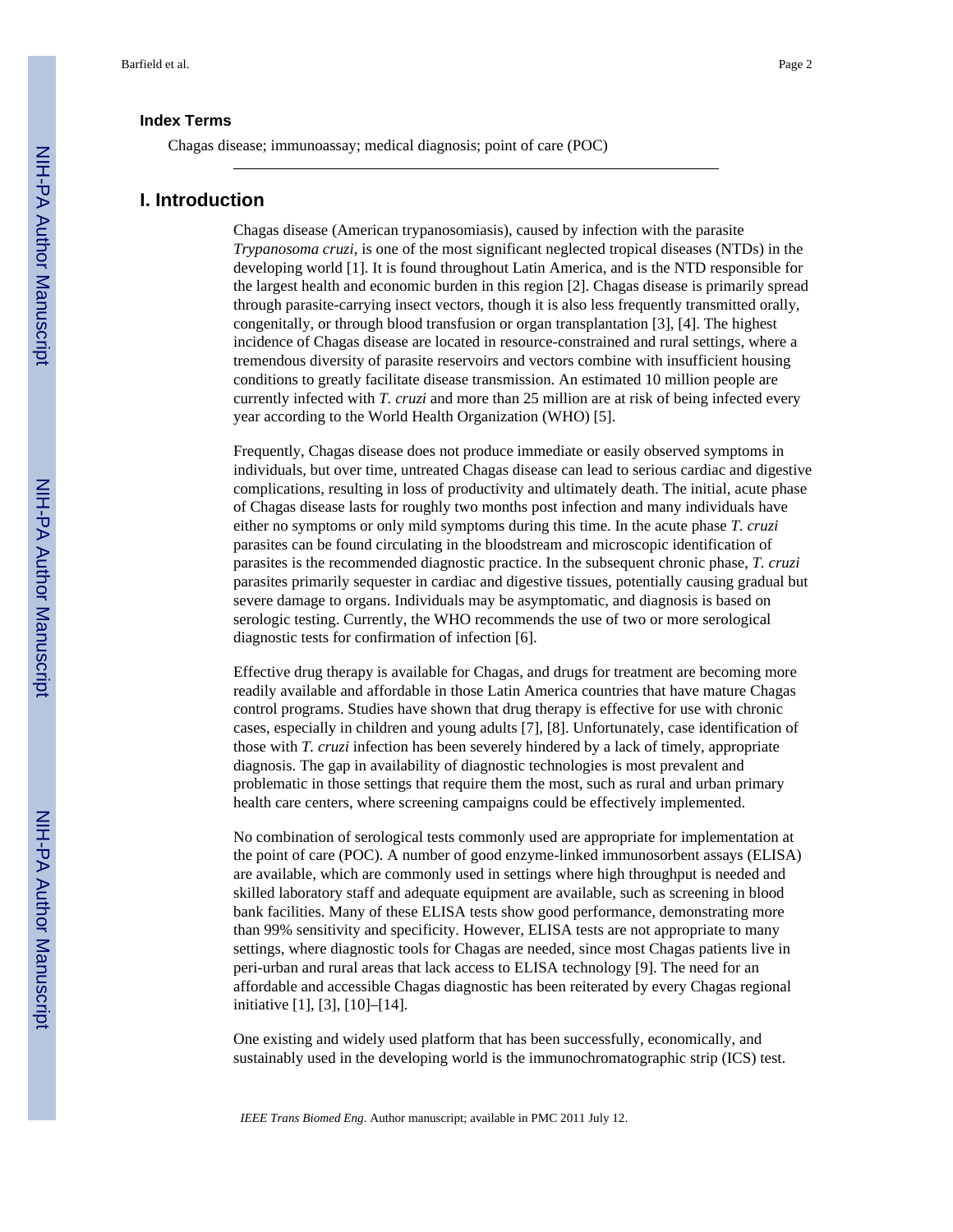Being also known as lateral flow tests or rapid tests, ICS tests provide POC diagnosis in areas without access to well-equipped and -staffed clinical laboratories. Since they rely on inexpensive, off-the-shelf components and reagents, they can be affordable, in most cases costing less than \$2 to the end user, with a cost of goods sometimes near \$0.25. They can be formatted for detection of antigens or antibodies (and, more recently, nucleic acids) and are usable with many different specimen types, making them useful for a wide range of applications. ICS strips provide rapid results (typically less than 30 min), require relatively little, and sometimes no, sample processing, and can provide results without use of an external instrument. Additionally, ICS tests can be developed to use samples that are easily obtained in low-resource settings, such as capillary whole blood from finger sticks. Unfortunately, very little investment in the development of ICS tests for Chagas has occurred to date.

The ICS test that has been most significantly evaluated for performance and used in a public health context is the Chagas STAT-PAK by Chembio. The Chembio test shows good specificity (greater than 95%) in a variety of studies [15]–[17]. However, its sensitivity has been shown to be notably inadequate (less than 95%), with especially poor performance observed in whole blood samples [12], [18]. This is a crucial limitation, since a potentially important use for a POC test for Chagas is to accompany screening campaigns and the most essential aspect of these campaigns is to identify as many putative infected individuals as possible. Therefore, a screening test should be as sensitive as possible, ideally greater than 98%, without seriously compromising its specificity to below 95%.

Since very few ICS-based Chagas tests are available, there is still a great need for new and improved rapid tests with high sensitivity. Additionally, current literature suggests that recombinant *T. cruzi* antigens used in serological diagnostic tests can show differing performance depending on the variety of parasitic strains and geographic locations [9], [18]– [21], with some tests performing better than others. This highlights the need for a diversity of rapid test options, which utilize different antigens.

PATH and Laboratorio Lemos have been developing an ICS-based rapid diagnostic test for Chagas disease that could help address the need for improved POC diagnostic tests. We evaluated the performance of the PATH–Lemos rapid Chagas test in a single blind diagnostic comparator study, using clinical samples (*n* = 375) from a Chagas endemic region, as described in the following.

## **II. Materials and Methods**

#### **A. PATH–Lemos Rapid Test**

The PATH–Lemos rapid test is an ICS test for the detection of human antibodies to *T. cruzi*. It is composed of an absorbent pad, a nitrocellulose membrane striped with a control line reagent (0.12 *μ*g goat antimouse Ab, Jackson Immunologicals), a test line reagent (0.32 *μ*g of recombinant *T. cruzi* antigen, Laboratorio Lemos), and a conjugate pad that contains dried colloidal gold detector reagent (see Fig. 1).

The test is performed by adding 125 *μ*L of running buffer (50-mM Tris, 150-mM NaCl, 0.5% BSA, 0.1% Tween-20, 0.15% sodium caseinate, 0.05% NaN3, pH 8.3) and 10 *μ*L of sample (serum or plasma) to a test tube into which a PATH–Lemos rapid test is then placed (see Fig. 2).

As the sample-running buffer mixture flows up the strip via capillary action, it rehydrates the detector reagent, then continues to migrate up the strip across the nitrocellulose membrane, and the detector reagent binds to human immunoglobulins in the sample. If the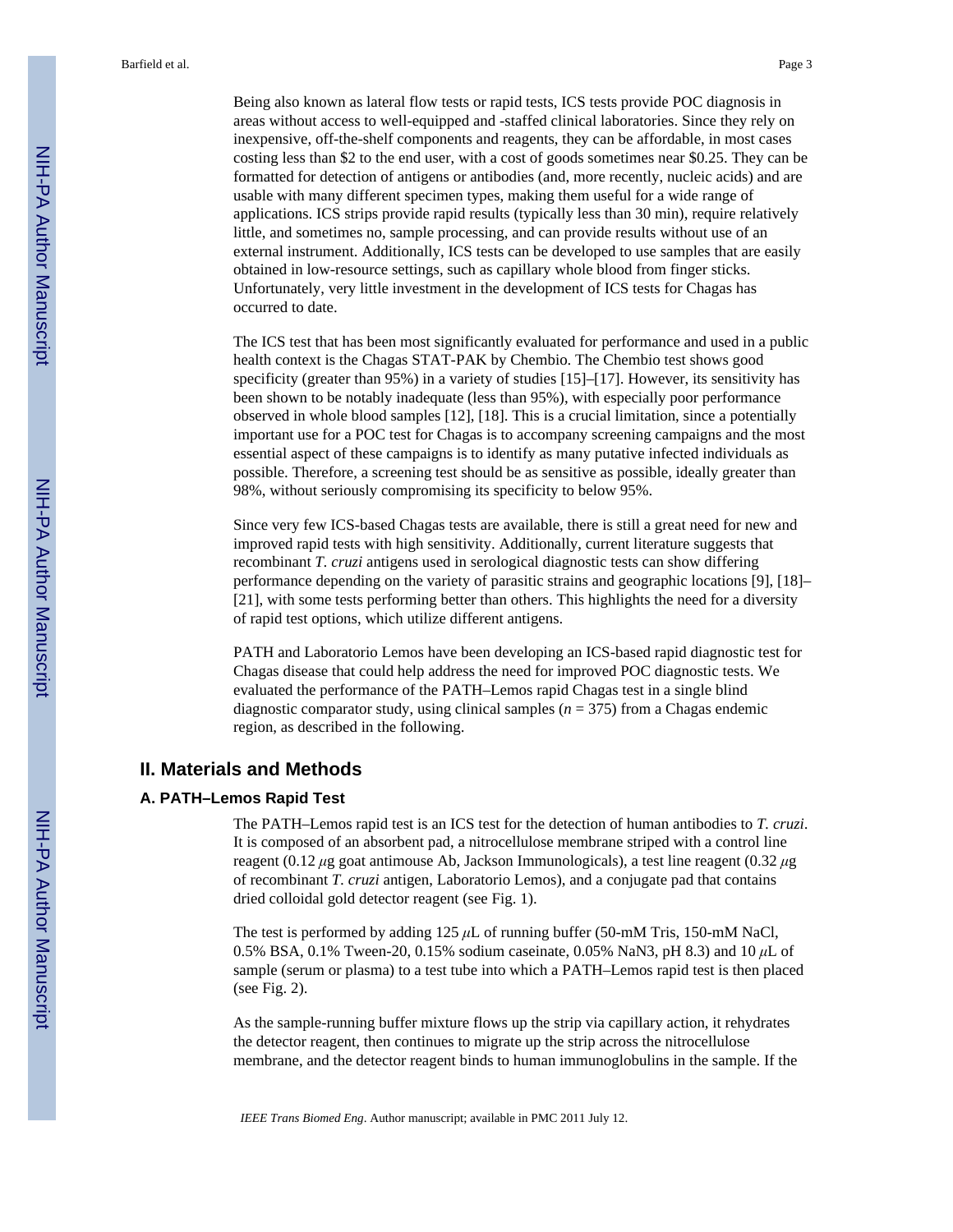sample contains antibodies to *T. cruzi*, the complex binds to the antigens in the test line, producing a red line and indicating a positive result. In the absence of antibodies to *T. cruzi,* no red line will form in the test line area, indicating a negative result.

#### **B. Chagas STAT-PAK Test**

The Chagas STAT-PAK (Chembio Diagnostic Systems, Medford, NY) is an ICS test for the detection of anti-*T. cruzi* antibodies in serum, plasma, or whole blood as described earlier [15].

#### **C. Serum Specimens**

A total of 375 previously collected and de-identified serum samples from Argentina were provided to PATH by Laboratorio Lemos. The samples were previously characterized by Laboratorio Lemos as reactive (positive) or nonreactive (negative) when tested serologically for antibodies against *T. cruzi* using two ELISA tests (BioMerieux ChagaTek ELISA and Laboratorio Lemos Biozima Chagas recombinant). These samples were characterized as positive, if both ELISA tests gave positive results, and negative, if both ELISA tests gave negative results. A sample with mixed ELISA results would be considered indeterminate. Out of the 375 serum samples, there were 185 samples characterized as negative and 190 samples characterized as positive, and none of them characterized as indeterminate. Upon receipt at PATH, all samples used in this evaluation were further blinded using a randomization key by staff uninvolved in the Chagas laboratory testing activities at PATH.

#### **D. Evaluation Method**

The samples were independently run on three separate assays: the Chagas STAT-PAK (Chembio), the PATH–Lemos rapid test, and the Ortho *T. cruzi* ELISA (Johnson & Johnson), an FDA-approved test for Chagas disease (see Fig. 3).

The Ortho ELISA was run according to the manufacturer's instructions. The Chagas STAT-PAK tests were run according to the manufacturer's instructions and independently interpreted by three readers at the standard 15-min time point and at a 20-min time point (which has been indicated to improve performance of the Chagas STAT-PAK test) [12]. The PATH–Lemos rapid test was run, and the results were independently interpreted by three readers at 15, 20, and 25 min from the start of the test.

## **III. Results**

Quantitative absorbance values obtained from the Ortho *T. cruzi* ELISA were interpreted according to the manufacturer's instructions, and samples were classified as positive or negative. These results from the Ortho *T. cruzi* ELISA were then compared to the earlier sample classifications provided by Lab Lemos. Agreement between the Ortho *T. cruzi* ELISA results and results from Lab Lemos was 100% (185/185 negative samples, 190/190 positive samples).

The results from the Chagas STAT-PAK and PATH–Lemos rapid test were compared between the three independent readers for all read times, and agreement between readers was calculated (see Table I). If there was a discordant result between readers, the result with the majority interpretation (i.e., two out of three results) was considered the true result.

These results were then compared against results from the Ortho *T. cruzi* ELISA, and sensitivity and specificity were calculated (see Table II).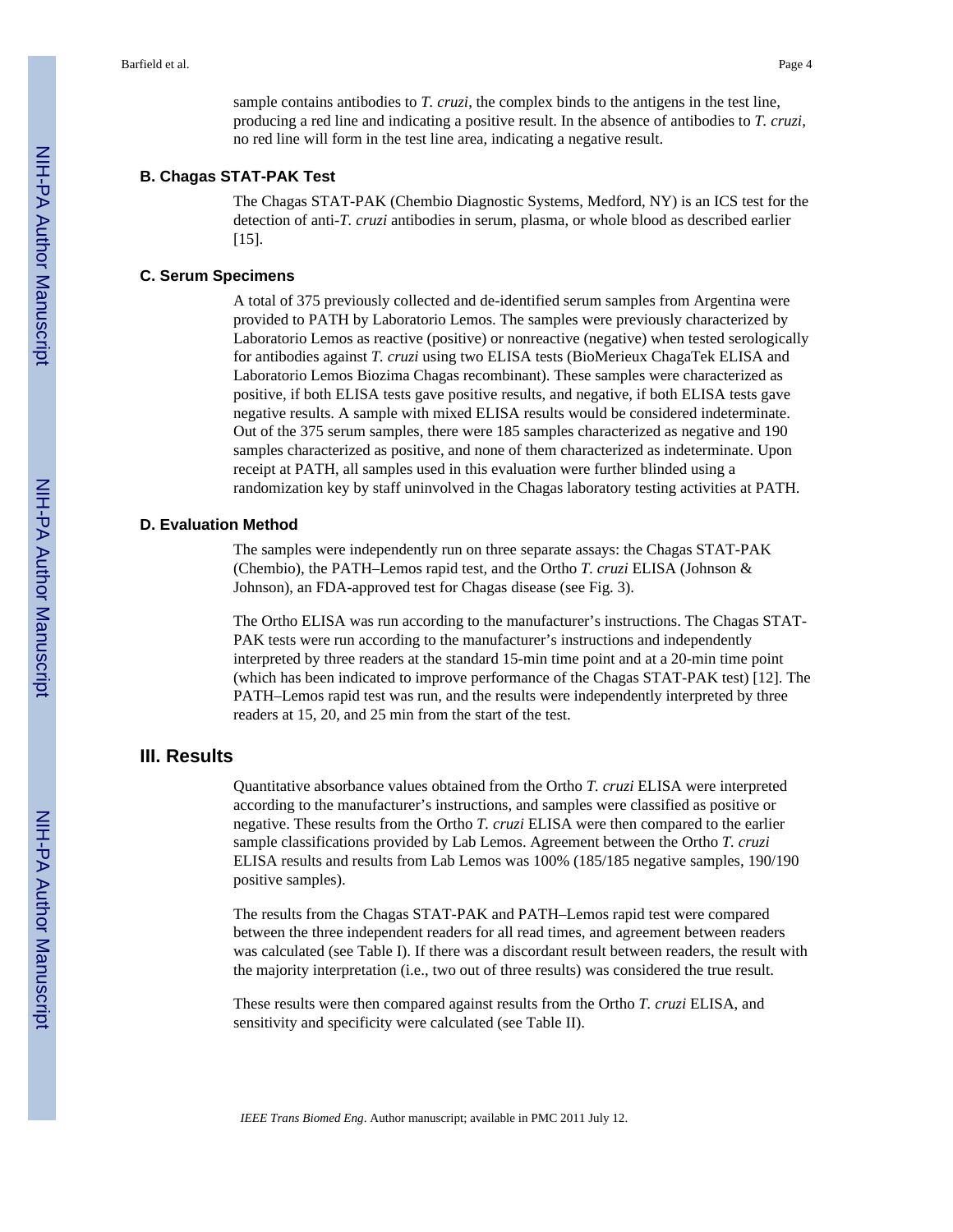## **IV. Conclusion**

The results of this evaluation indicate that the PATH–Lemos rapid test has great potential as a new and improved diagnostic test for Chagas disease. The sensitivity and specificity of the PATH test at the 20-min interpretation time (99.5% and 98.6%, respectively) is especially notable. Interpreting the test at the later time point of 25 min decreased the test performance, suggesting that read time is crucial.

The agreement between the readers was slightly better for the Chagas STAT-PAK test than for the PATH–Lemos test. This may be attributable to different manufacturing standards used for producing the two tests. The Chagas STAT-PAK test is a commercially available product manufactured under quality-controlled conditions, while the PATH–Lemos rapid test is currently a prototype test constructed on a small scale (batches of less than 500 tests) for research use. Further refinement of the PATH–Lemos rapid test may be needed to ensure improved reproducibility.

Greater availability of rapid tests for Chagas could dramatically improve the way public health systems battle the disease. Its utility fits with nascent strategies in all aspects of Chagas control—serological surveillance and targeted vector control, opportunistic case detection in primary health care (PHC) and secondary health systems, and in antenatal screening. The impact of new, highly sensitive POC tests would be notable in the increase in the number of Chagas cases detected in areas where the diagnostic is introduced.

Chagas disease afflicts the poorest, usually rural communities that are often served by the PHC system, where diagnostics that require more than the most basic of laboratory capabilities are not practical. While other, more recently developed platforms may have advantages over the immunochromatography format in terms of sensitivity and specificity, for many applications, including Chagas, cost, convenience, and simplicity, advantages generally outweigh them from a public health perspective. The ability of trained community health workers to utilize a rapid test has had remarkable success in case detection for HIV and for malaria clinical management throughout resource–poor communities around the globe. In much the same way, the provision of a rapid diagnostic test for Chagas will empower the PHC systems to identify and manage Chagas in those communities traditionally left without health services through outreach screening campaigns with a highly sensitive ICS test.

Additional development and validation of the PATH–Lemos rapid test is needed before it can be manufactured for use in clinical applications. Efforts are currently underway at PATH to continue development of the test and to add features that will make the test compatible with whole blood samples.

### **Acknowledgments**

This work was supported by the Health Innovation Portfolio through funding from private foundations and individual donors.

#### **References**

- 1. Tarleton RL, Reithinger R, Urbina JA, Kitron U, Gurtler RE. The challenges of Chagas disease— Grim outlook or glimmer of hope. PLoS Med. 2007; 4(12):e332. [PubMed: 18162039]
- 2. Hotez PJ, Bottazzi ME, Franco-Paredes C, Ault SK, Periago MR. The neglected tropical diseases of Latin America and the Caribbean: A review of disease burden and distribution and a roadmap for control and elimination. PLoS Negl Trop Dis. 2008; 2(9):e300. [PubMed: 18820747]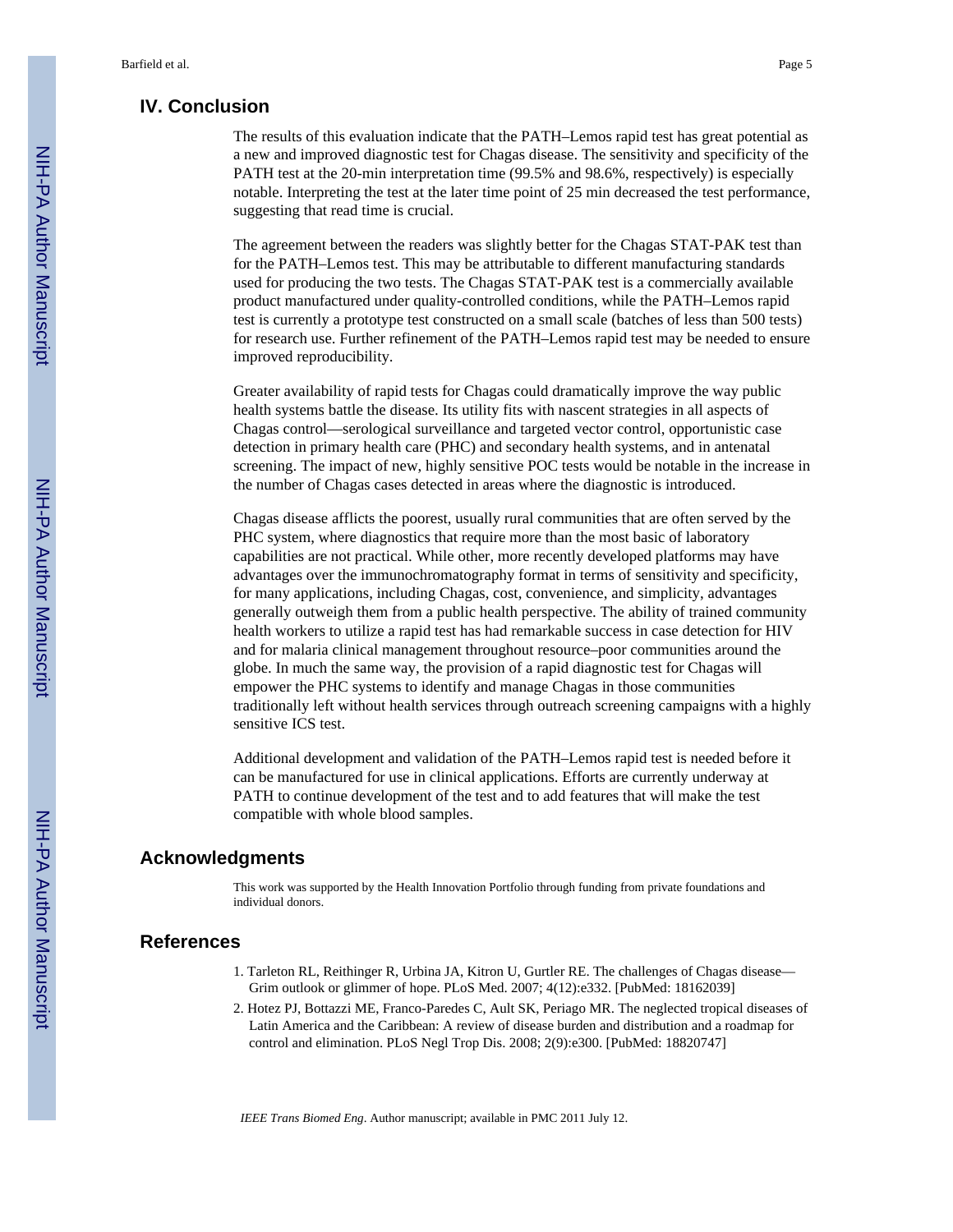- 3. Aguilar HM, bad-Franch F, Dias JC, Junqueira AC, Coura JR. Chagas disease in the Amazon region. Mem Inst Oswaldo Cruz. 2007; 102:47–56. [PubMed: 17891274]
- 4. Prata A. Clinical and epidemiological aspects of Chagas disease. Lancet Infect Diseases. 2001; 1(2): 92–100. [PubMed: 11871482]
- 5. WHO website. [Accessed Sep. 30, 2010] WHO Fact Sheet: Chagas disease. 2010. [Online]. Available: <http://www.who.int/mediacentre/factsheets/fs340/en/index.html>
- 6. WHO website. [Accessed September 29, 2010] WHO consultation on international biological reference preparations for Chagas diagnostic tests. 2007. [Online]. Available: [http://www.who.int/bloodproducts/ref\\_materials/](http://www.who.int/bloodproducts/ref_materials/WHO_Report_1st_Chagas_BRP_consultation_7-2007_final.pdf) [WHO\\_Report\\_1st\\_Chagas\\_BRP\\_consultation\\_7-2007\\_final.pdf](http://www.who.int/bloodproducts/ref_materials/WHO_Report_1st_Chagas_BRP_consultation_7-2007_final.pdf)
- 7. Andrade AL, Martelli CM, Oliveira RM, Silva SA, Aires AI, Soussumi LM, Covas DT, Silva LS, Andrade JG, Travassos LR, Almeida IC. Short report: Benznidazole efficacy among Trypanosoma cruzi-infected adolescents after a six-year follow-up. Amer J Trop Med Hyg. 2004; 71(5):594–597. [PubMed: 15569790]
- 8. Sosa-Estani S, Segura EL. Etiological treatment in patients infected by Trypanosoma cruzi: Experiences in Argentina. Curr Opin Infect Dis. 2006; 19(6):583–587. [PubMed: 17075335]
- 9. Ferreira AW, Belem ZR, Lemos EA, Reed SG, Campos-Neto A. Enzyme-linked immunosorbent assay for serological diagnosis of Chagas' disease employing a Trypanosoma cruzi recombinant antigen that consists of four different peptides. J Clin Microbiol. 2001; 39(12):4390–4395. [PubMed: 11724850]
- 10. Guhl F. Chagas disease in Andean countries. Mem Inst Oswaldo Cruz. 2007; 102(Suppl 1):29–38. [PubMed: 17891273]
- 11. Ponce C. Current situation of Chagas disease in Central America. Mem Inst Oswaldo Cruz. 2007; 102(Suppl 1):41–44. [PubMed: 17713679]
- 12. Roddy P, Goiri J, Flevaud L, Palma PP, Morote S, Lima N, Villa L, Torrico F, bajar-Vinas P. Field evaluation of a rapid immunochromatographic assay for detection of Trypanosoma cruzi infection by use of whole blood. J Clin Microbiol. 2008; 46(6):2022–2027. [PubMed: 18400910]
- 13. Rojas de AA. Social and epidemiological determinants of Chagas disease: Basic information for a surveillance and control policy in the Southern Cone. Mem Inst Oswaldo Cruz. 2007; 102(Suppl 1):19–21. [PubMed: 17891279]
- 14. Schofield CJ, Jannin J, Salvatella R. The future of Chagas disease control. Trends Parasitol. 2006; 22(12):583–588. [PubMed: 17049308]
- 15. Luquetti AO, Ponce C, Ponce E, Esfandiari J, Schijman A, Revollo S, Anez N, Zingales B, Ramgel-Aldao R, Gonzalez A, Levin MJ, Umezawa ES, da Franco SJ. Chagas' disease diagnosis: A multi-centric evaluation of Chagas Stat-Pak, a rapid immunochromatographic assay with recombinant proteins of Trypanosoma cruzi. Diagn Microbiol Infect Dis. 2003; 46(4):265–271. [PubMed: 12944018]
- 16. Verani JR, Seitz A, Gilman RH, LaFuente C, Galdos-Cardenas G, Kawai V, de LE, Ferrufino L, Bowman NM, Pinedo-Cancino V, Levy MZ, Steurer F, Todd CW, Kirchhoff LV, Cabrera L, Verastegui M, Bern C. Geographic variation in the sensitivity of recombinant antigen-based rapid tests for chronic Trypanosoma cruzi infection. Amer J Trop Med Hyg. 2009; 80(3):410–415. [PubMed: 19270291]
- 17. Clavijo, Chippaux JP, Santalla JA, Postigo JR, Romero M, Salas NA, Schneider D, Brutus L. Sensitivity and specificity of Chagas Stat-Pak test in Bolivia. Trop Med Int Health. 2009; 14(7): 732–735. [PubMed: 19392737]
- 18. Sosa-Estani S, Gamboa-Leon MR, Del Cid-Lemus J, Althabe F, Alger J, Almendares O, Cafferata ML, Chippaux JP, Dumonteil E, Gibbons L, Padilla-Raygoza N, Schneider D, Belizan JM, Buekens P. Use of a rapid test on umbilical cord blood to screen for Trypanosoma cruzi infection in pregnant women in Argentina, Bolivia, Honduras, and Mexico. Amer J Trop Med Hyg. 2008; 79(5):755–759. [PubMed: 18981518]
- 19. Aguirre S, Silber AM, Brito ME, Ribone ME, Lagier CM, Marcipar IS. Design, construction, and evaluation of a specific chimeric antigen to diagnose chagasic infection. J Clin Microbiol. 44(10): 3768–3774. [PubMed: 17021107]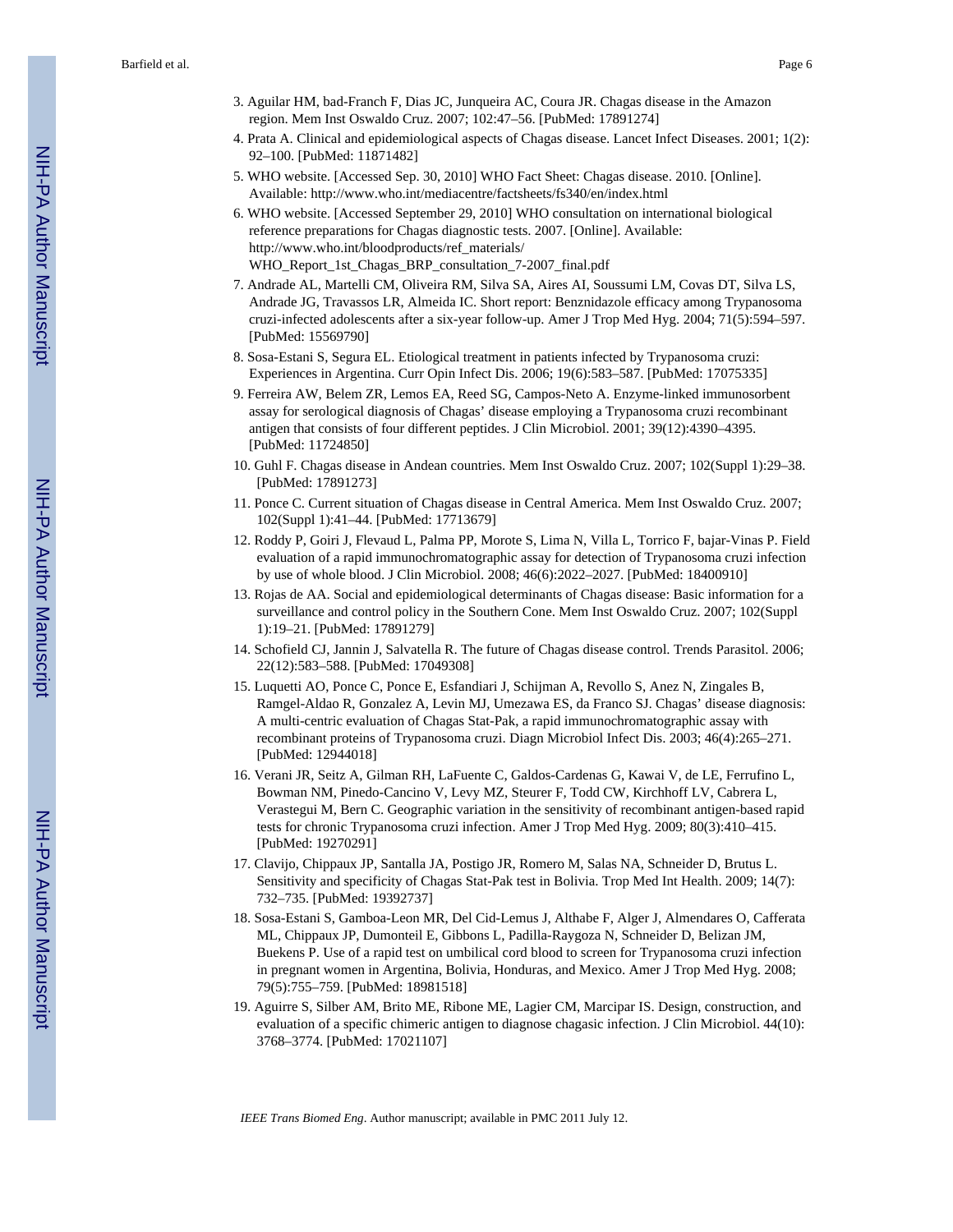- 20. da Silveira JF, Umezawa ES, Luquetti AO. Chagas disease: Recombinant Trypanosoma cruzi antigens for serological diagnosis. Trends Parasitol. 2001; 17(6):286–291. [PubMed: 11378036]
- 21. Umezawa ES, Bastos SF, Camargo ME, Yamauchi LM, Santos MR, Gonzalez A, Zingales B, Levin MJ, Sousa O, Rangel-Aldao R, da Silveira JF. Evaluation of recombinant antigens for serodiagnosis of Chagas' disease in South and Central America. J Clin Microbiol. 1999; 37(5): 1554–1560. [PubMed: 10203520]

NIH-PA Author Manuscript

NIH-PA Author Manuscript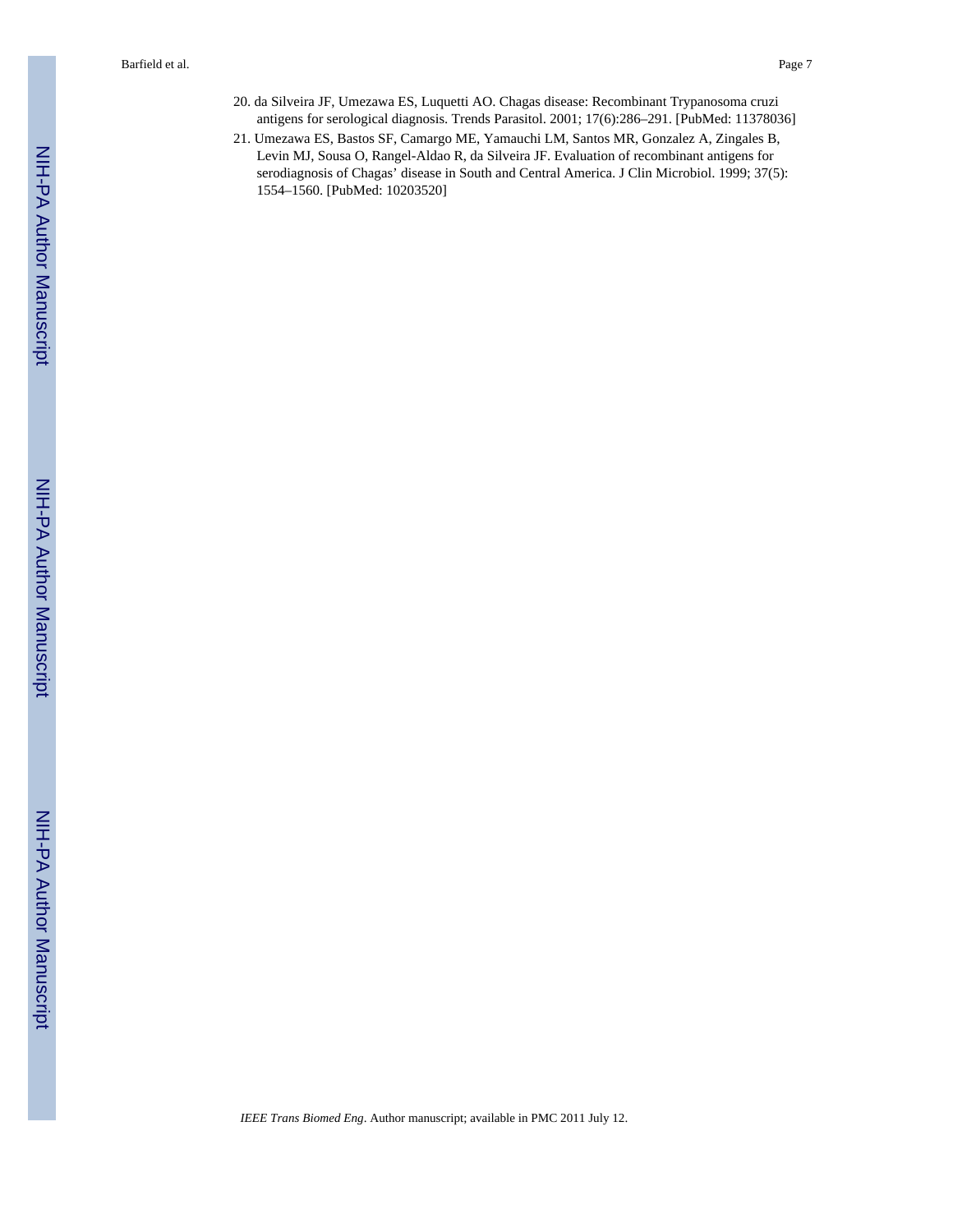

#### **Fig. 1.**

Examples of the PATH–Lemos rapid test, showing positive (two line, above) and negative (one line) results.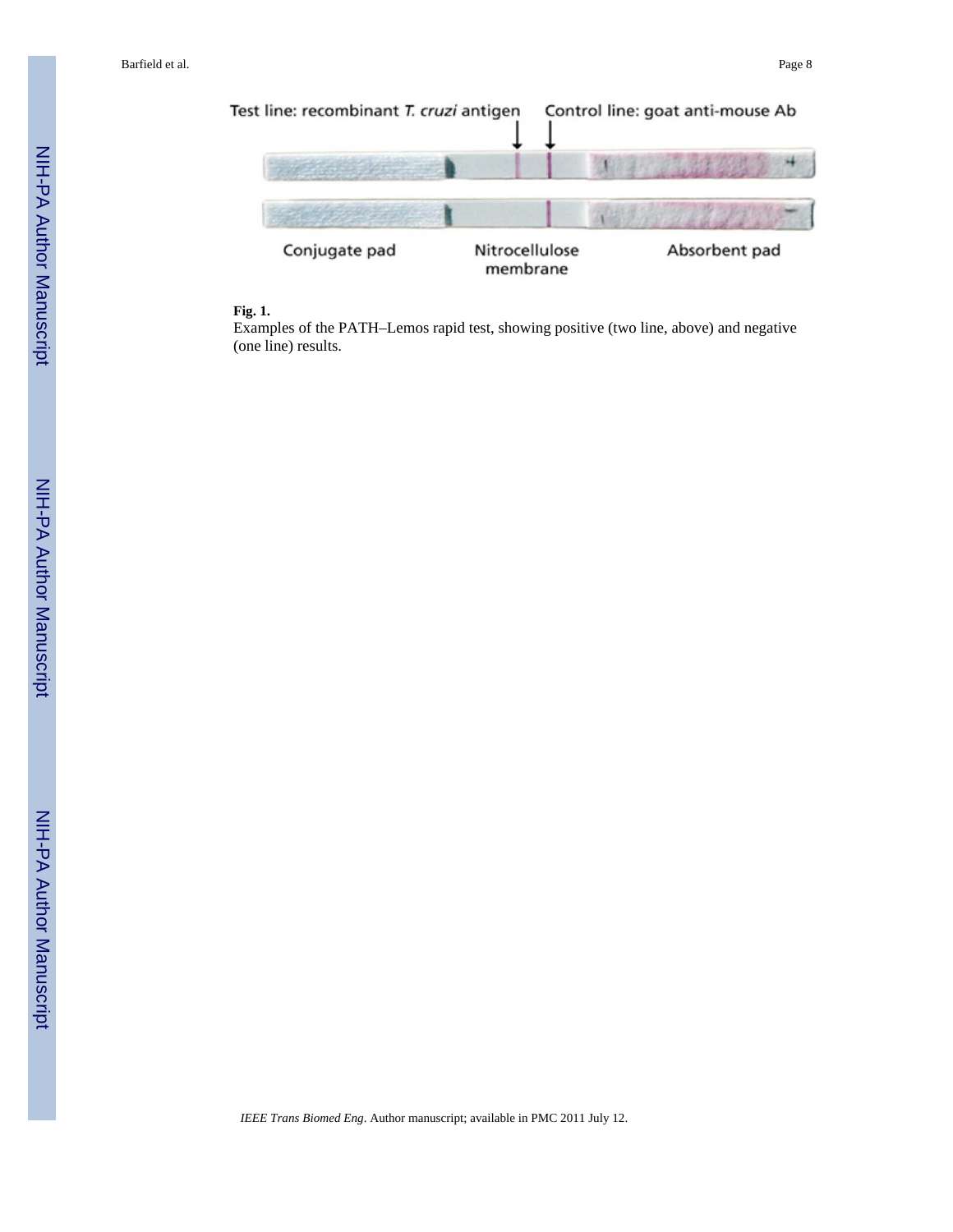



Illustration of the PATH–Lemos rapid test procedure.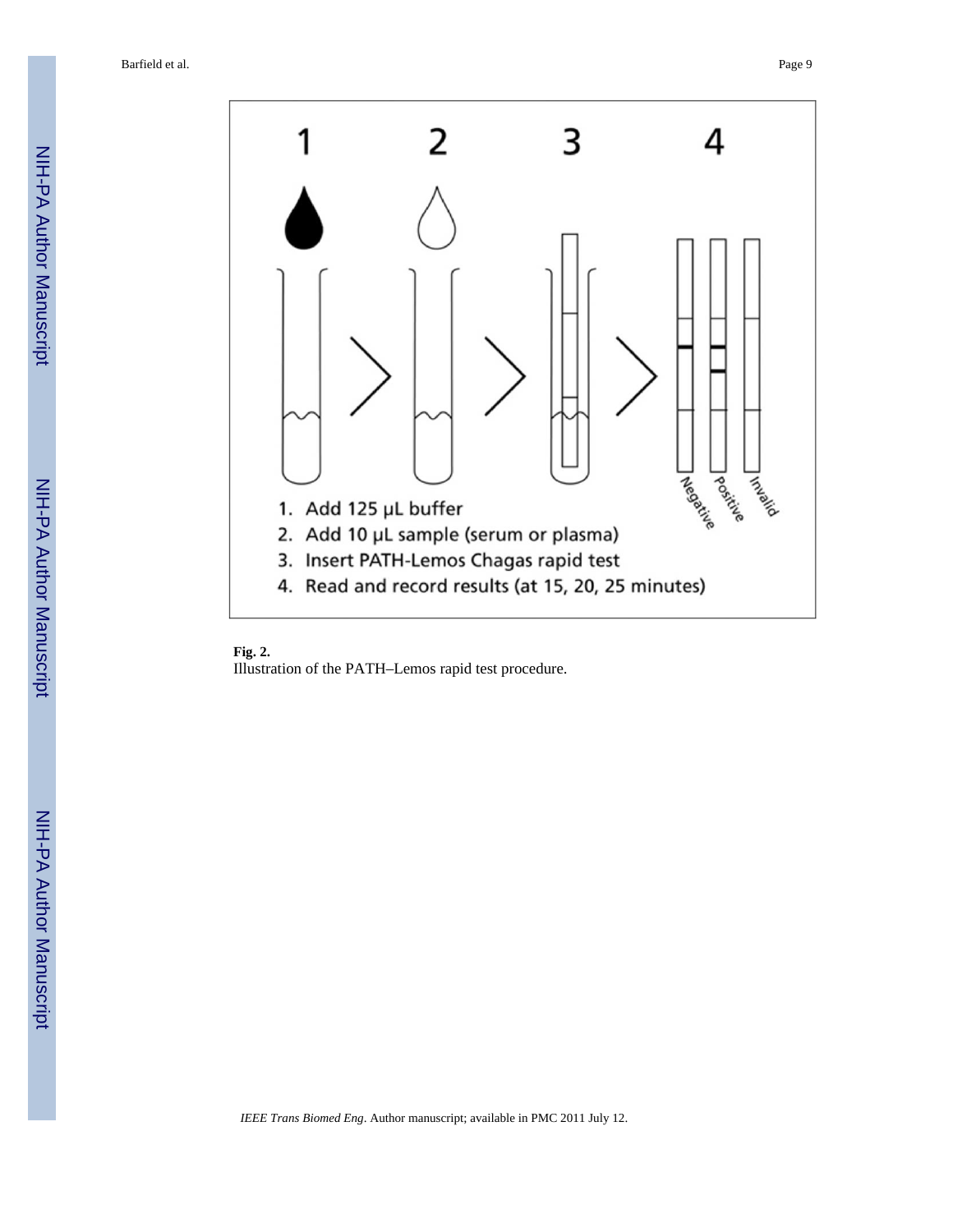



Evaluation method using three separate assays.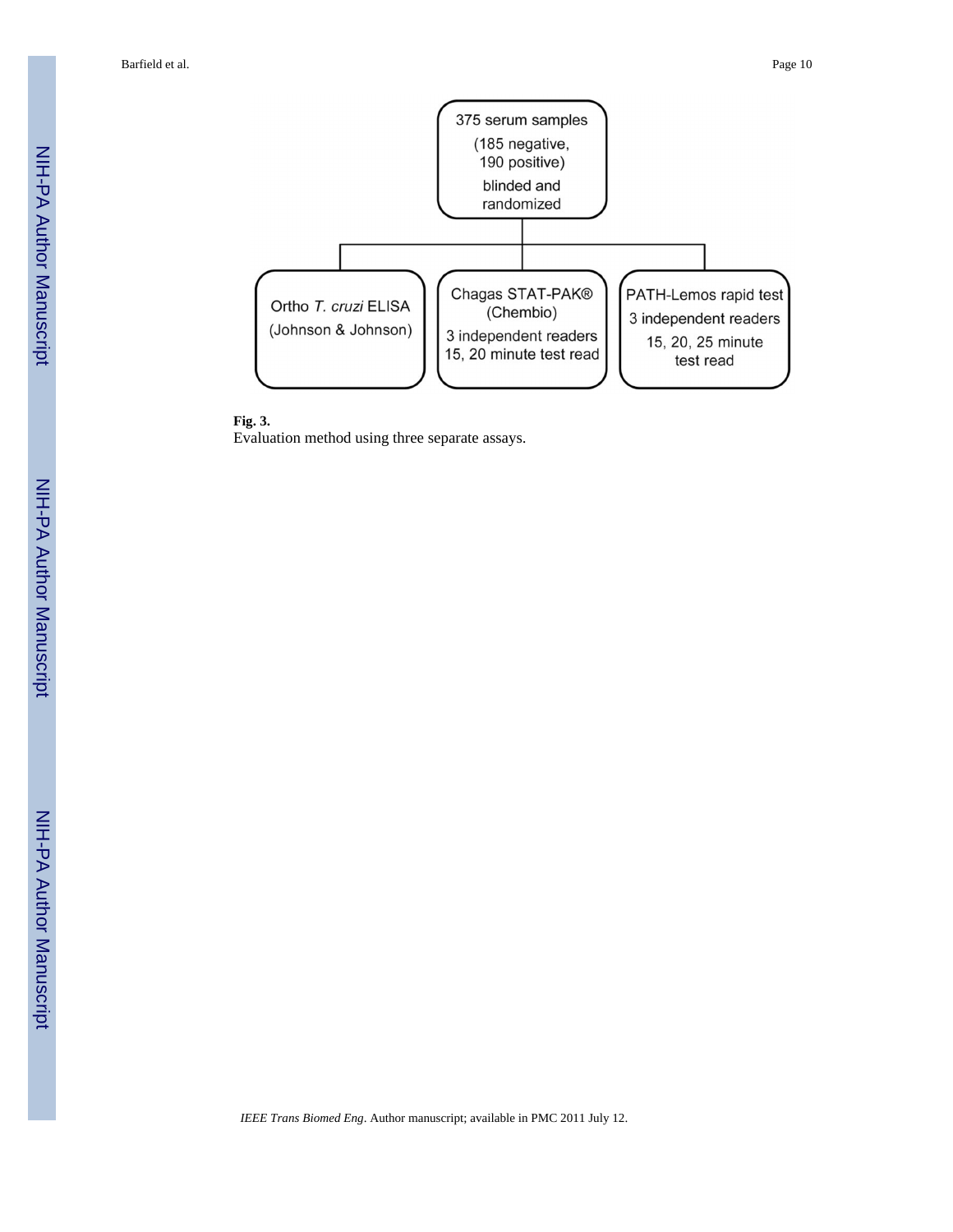## **TABLE I**

Agreement Between Three Independent Readers for the Chagas STAT-PAK and PATH–Lemos Rapid Test

| <b>Test Description</b>      | Kappa value $(95\%CI)$ N=375<br>Time Read (min) |                        |
|------------------------------|-------------------------------------------------|------------------------|
| Chagas STAT-PAK <sup>®</sup> | 15                                              | $0.975(0.961 - 0.979)$ |
|                              | 20                                              | $0.975(0.968 - 0.989)$ |
| PATH-Lemos rapid test        | 15                                              | $0.900(0.872 - 0.922)$ |
|                              | 20                                              | $0.900(0.865 - 0.931)$ |
|                              | 25                                              | $0.889(0.861 - 0.893)$ |